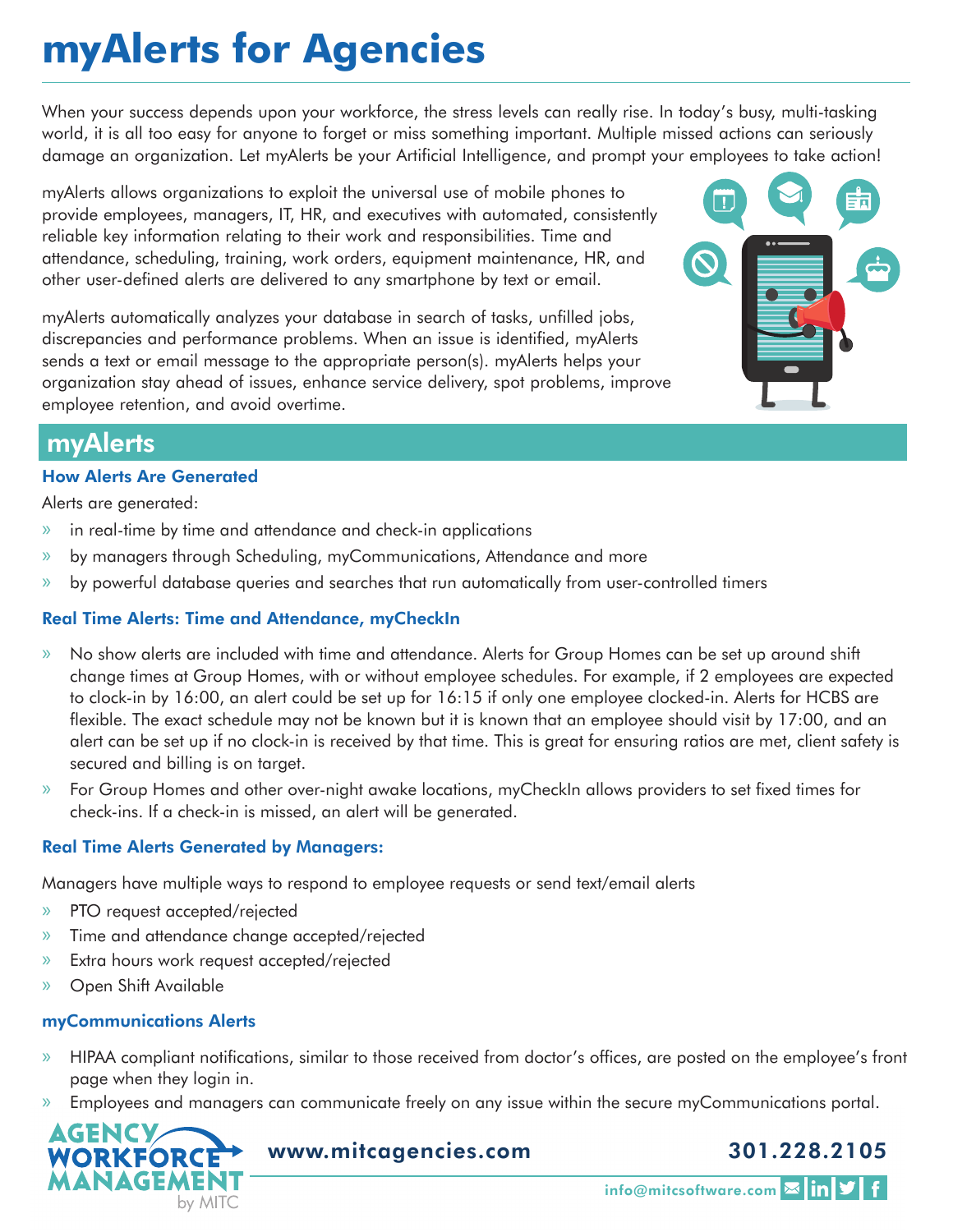# Choose from 60 Automated Alerts, and Growing!

## EXPIRATIONS

- » Licenses
- » Training certifications

» Immigration documents

» Background checks

- TRAINING CLASSES
- » Remind employees they have training classes to attend

## **HR**

- » Review due
- » Pay Rate changes
- » Employee address change
- » Anniversary dates

## **SCHEDULES**

- » Scheduled employee banned from this location
- » Scheduled employee not trained
- » Terminated employee on schedule
- » Birthdays
- » "Thank you for working on a holiday"
- » Employee not clocking in
- » Too few employees for schedules
- » Notify employees of open positions
- » Employee is scheduled for too many hours

# OVERTIME EARLY WARNING

- » Combines weekly hours worked to date with remaining scheduled hours
- » Alerts manager if employee is going into overtime

# AUTOMATED SCHEDULE NOTIFICATIONS

» Send client schedule

» Remind employee of next shift - daily

» Send employee schedule



www.mitcagencies.com

info@mitcsoftware.com **x** in y

301.228.2105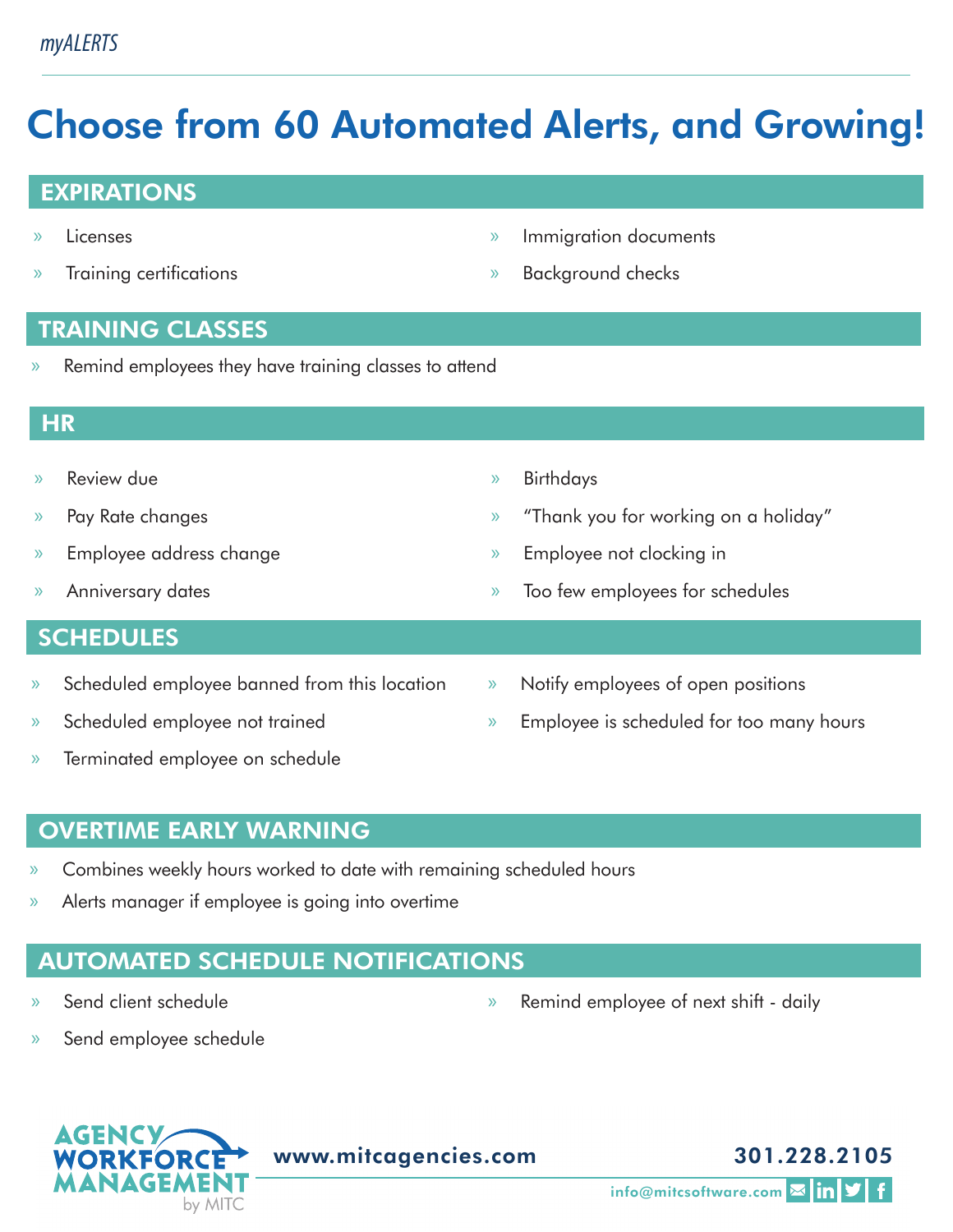# *myALERTS*

# MANAGER ATTENDANCE ALERTS

- » Attendance change request not resolved
- » PTO request not resolved
- » Employee has worked over NN hours on average (part time)
- » Employee working too many hours (overtime)
- » Employee clocked in at banned location
- » Employee clocked in not trained for Client/ **Location**
- » Employee clocked in now terminated
- » Employee clocked in but not out
- » Employee has not clocked in/out for NN days
- » Employee clocked out early

# FREQUENT OFFENDERS

- » Employee with more than NN% attendance edits in the last NN days
- » Employee with more than NN% absences in the last NN days
- » Employee with more than NN% late arrivals or early departures in the last NN days
- » Manager forgot to approve records

# LOCATION SERVICES

- » Employee clocked in from unrecognized number (Caller-ID)
- » Employee clocked in/out too far from location (GPS)

# HOURS BY CLIENT/LOCATION

- » Too many hours provided
- » Insufficient hours provided
- » More employees than scheduled
- » Less employees than scheduled
- » Employees stopped from clocking-in
- » Too many alerts about this Client/Location

## **CLIENTS**

- 
- » Send client their schedule » Consumer has not approved attendance



# 301.228.2105

info@mitcsoftware.com Min V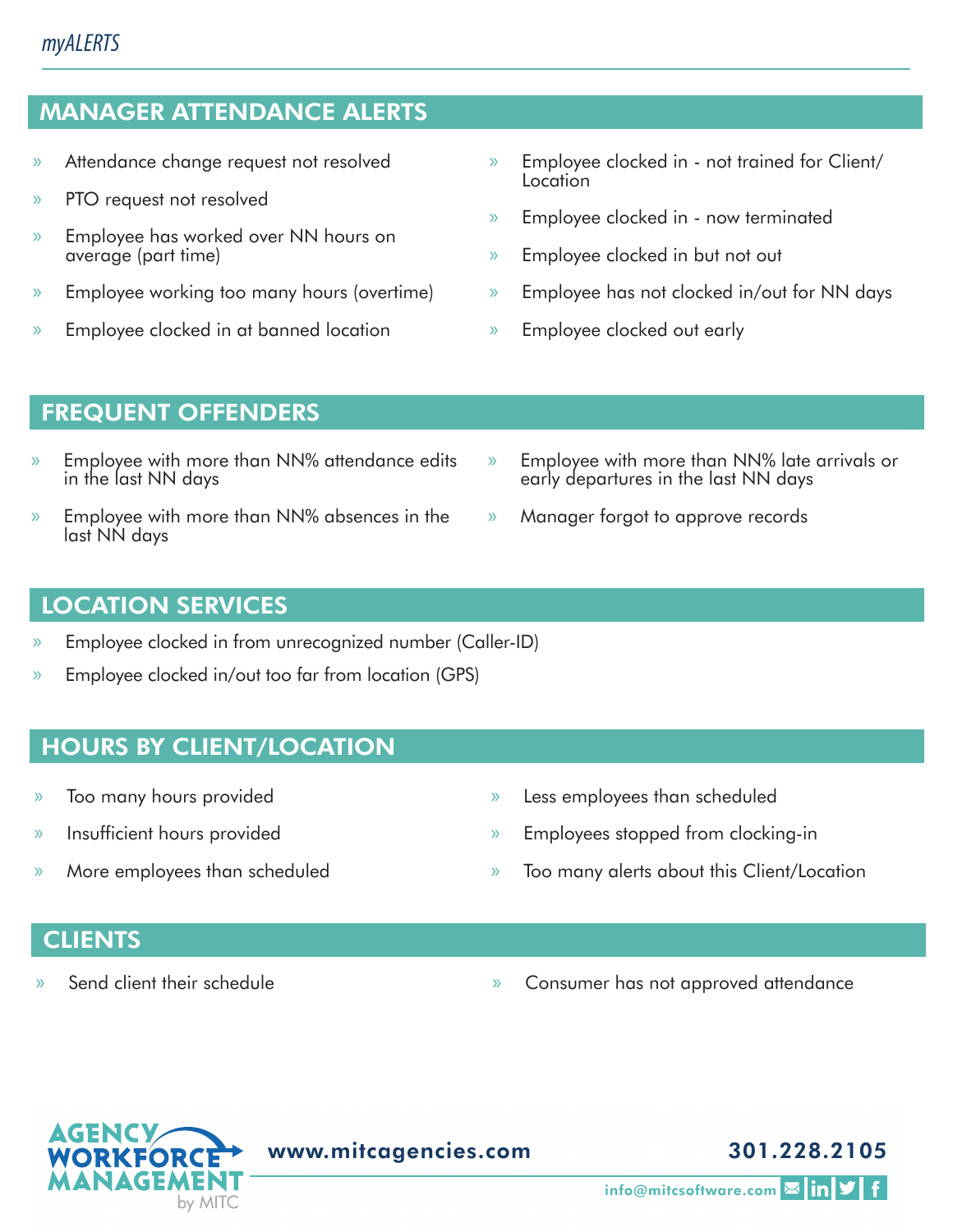# AUTHORIZATIONS

- » Authorization exceeded
- » Authorization expired
	- FACE-TO-FACE SERVICES, DRILLS & INSPECTIONS
- » Visit coming up
- » New service scheduled

» Service completed

» Client with expired authorization receiving

» Service missed

service

## EQUIPMENT

- » Equipment needs service soon » Equipment service missed
	-

## **INSPECTIONS**

» Location or equipment failed inspection goal

## SEND NOW

- » Send custom alert for weather warnings, fund raising day, closings, holidays, W2s available, etc.
- » Sent to all or groups of employees



www.mitcagencies.com

301.228.2105

info@mitcsoftware.com **Min y**